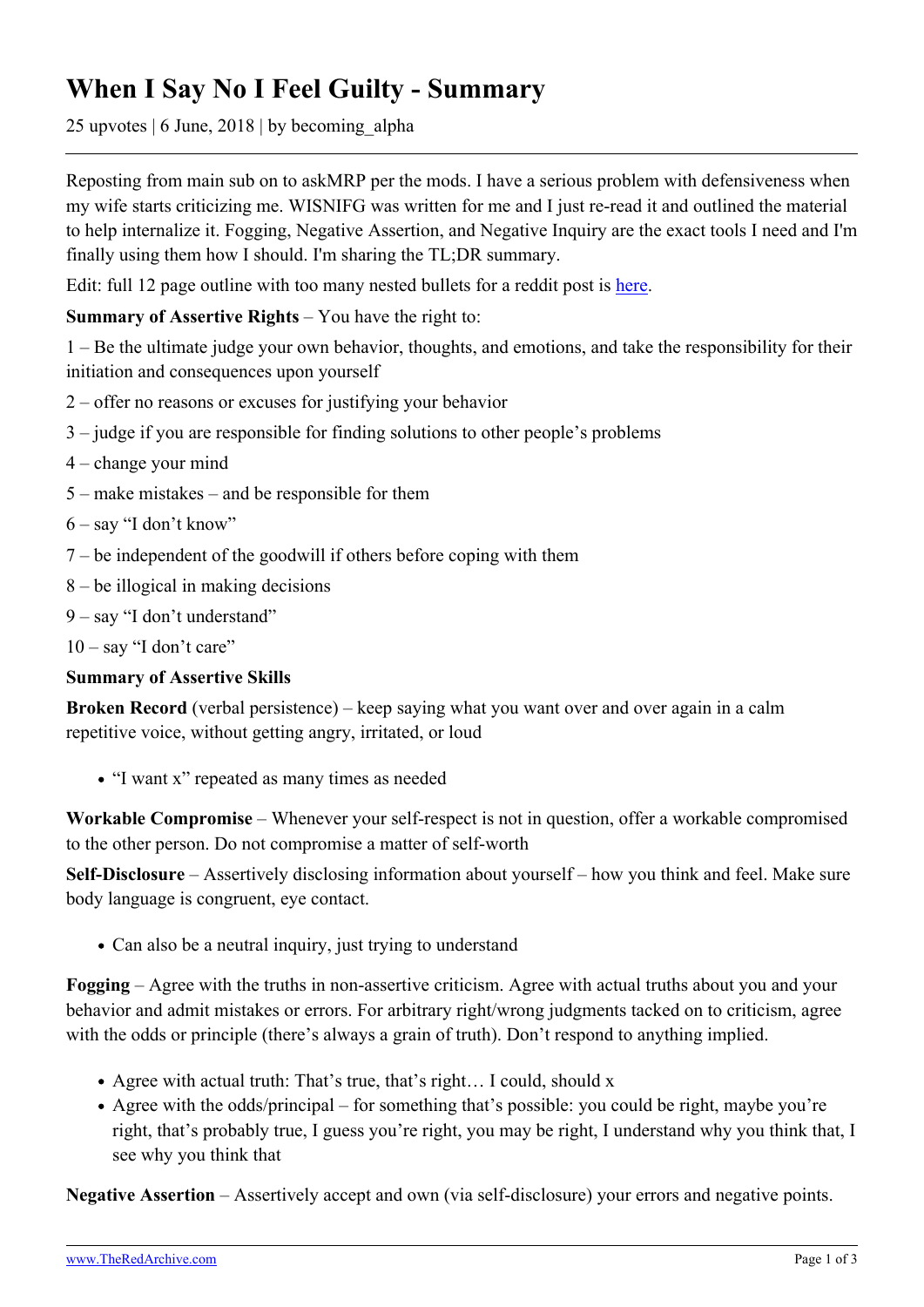Share true feelings we assume we should hide: dislikes, worry, ignorance, desires, and fears

I did do x, what a very stupid/dumb/inefficient/wasteful/unproductive thing to do, I didn't handle that well, I messed that up, I goofed, that was a dumb thing I did

**Negative Inquiry** – prompting criticism – inquire into structure of right/wrong structure in criticism, and ask for more information wrong/bad about your behavior. The critical issue can then be out in the open to find workable compromise

- I don't understand, what is it about x that is bad/wrong/you don't like?
- What am I doing specifically that's x?
- What else is wrong or what don't you like about me doing x?

Archived from [theredarchive.com](https://theredarchive.com/r/askMRP/when-i-say-no-i-feel-guilty-summary.204395)